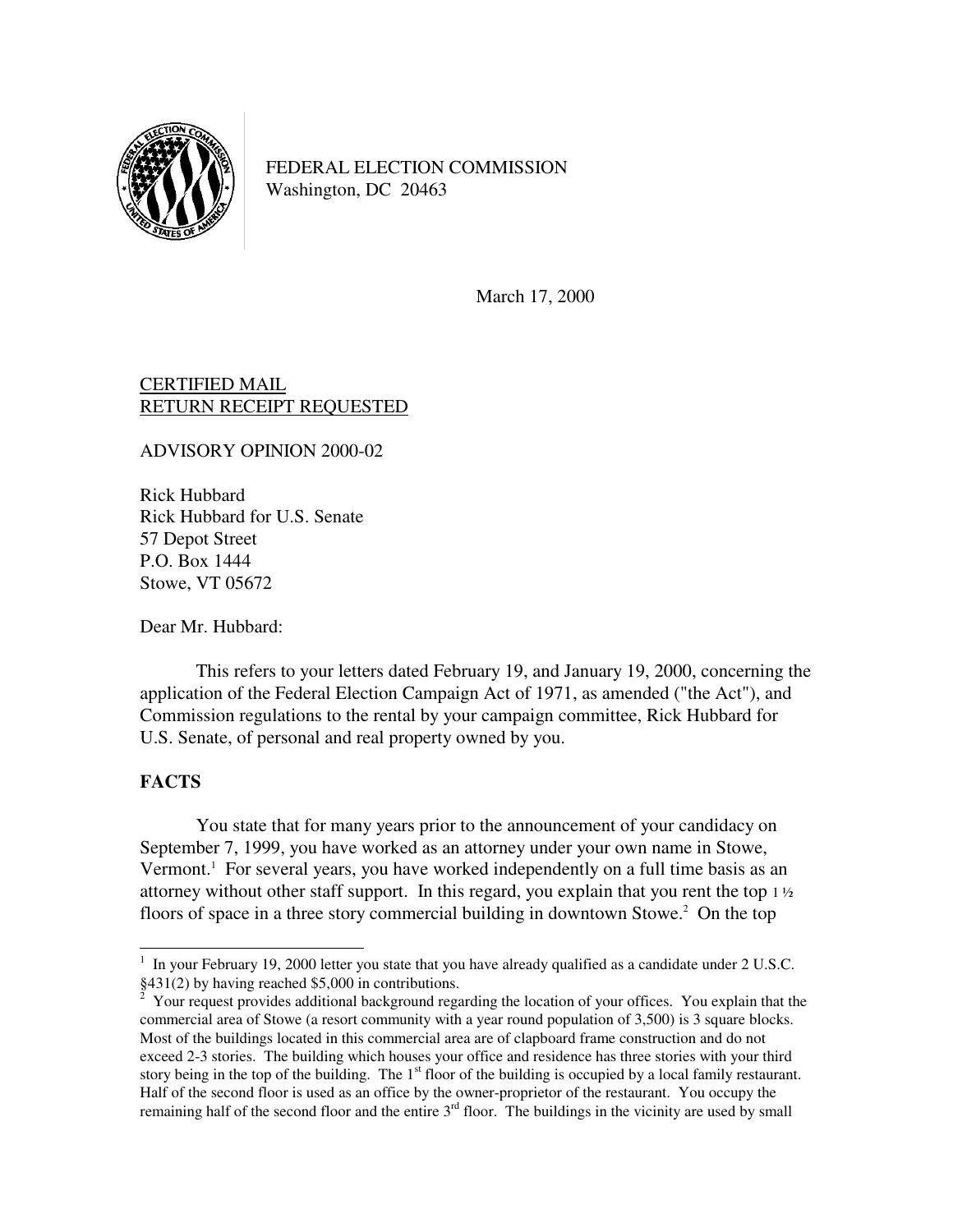j

floor you have your office, together with a desk, a desktop computer, two printers, a scanner, a fax machine, a copier, a notebook computer, a video/television, phones, an answering machine, meeting and conference facilities, shelving, filing cabinets and other office furniture and furnishings. The lower floor consists of the office (and your personal) bathroom, together with your primary residence, with bedroom and related living space.

You explain that a person enters into the leased space through a common door and, from the open interior hallway, either goes up a flight of stairs to the office area or turns left through a door to your personal area. You further explain that for years (for payment and tax purposes), you have split the cost of rent, electricity and other utilities on a 50/50 basis between your law practice office and your personal area. All of the office equipment, machinery, computers and related professional items are owned in connection with your law practice.

 You state that you are currently using all of this office space and equipment as campaign headquarters for Rick Hubbard for U.S. Senate. Since announcing on September 7, 1999, you have worked essentially full time on your campaign, and you anticipate continuing this pattern through the November 2000 election. Although you are taking on no additional legal work from new clients, you will occasionally perform follow up attorney services for existing clients.

 You further explain that you could have sublet your unused law office facilities to others and leased separate office space for the campaign. However, this would have been both less efficient and more expensive. Consequently, you decided to locate your campaign headquarters in the office portion of the premises. Due to the fact that your single, combined monthly rent payment is for space used 50/50 for office and personal purposes, you request an advisory opinion on the applicability of the "irrespective test" to these "unusual" circumstances. You indicate that you expect no campaign reimbursement for your personal use of the described premises. However, for that half of the monthly rent relating to your office activities, and for all use of your office computers, equipment and related items as discussed above, you believe a fair level of reimbursement from your campaign committee is appropriate. Since you will have some use of this office equipment by your very limited legal practice (which you estimate will average much less than 25% over the entire period through November 2000), you assert that a fair method of payment would be for your committee to reimburse you as follows: as to the portion of rent which applies to office use -- at a rate of 75% of the actual cost; as to use of your office computers, furniture, furnishings and equipment as discussed above -- at a rate which is 75% of the typical rental value of such items of comparable age and serviceability.

commercial enterprises, government services or small professional offices. An example of the occupying establishments include an inn, a post office, an antique dealer and different offices used by a doctor, trader/investor, and contractor. One of these buildings also contains an apartment.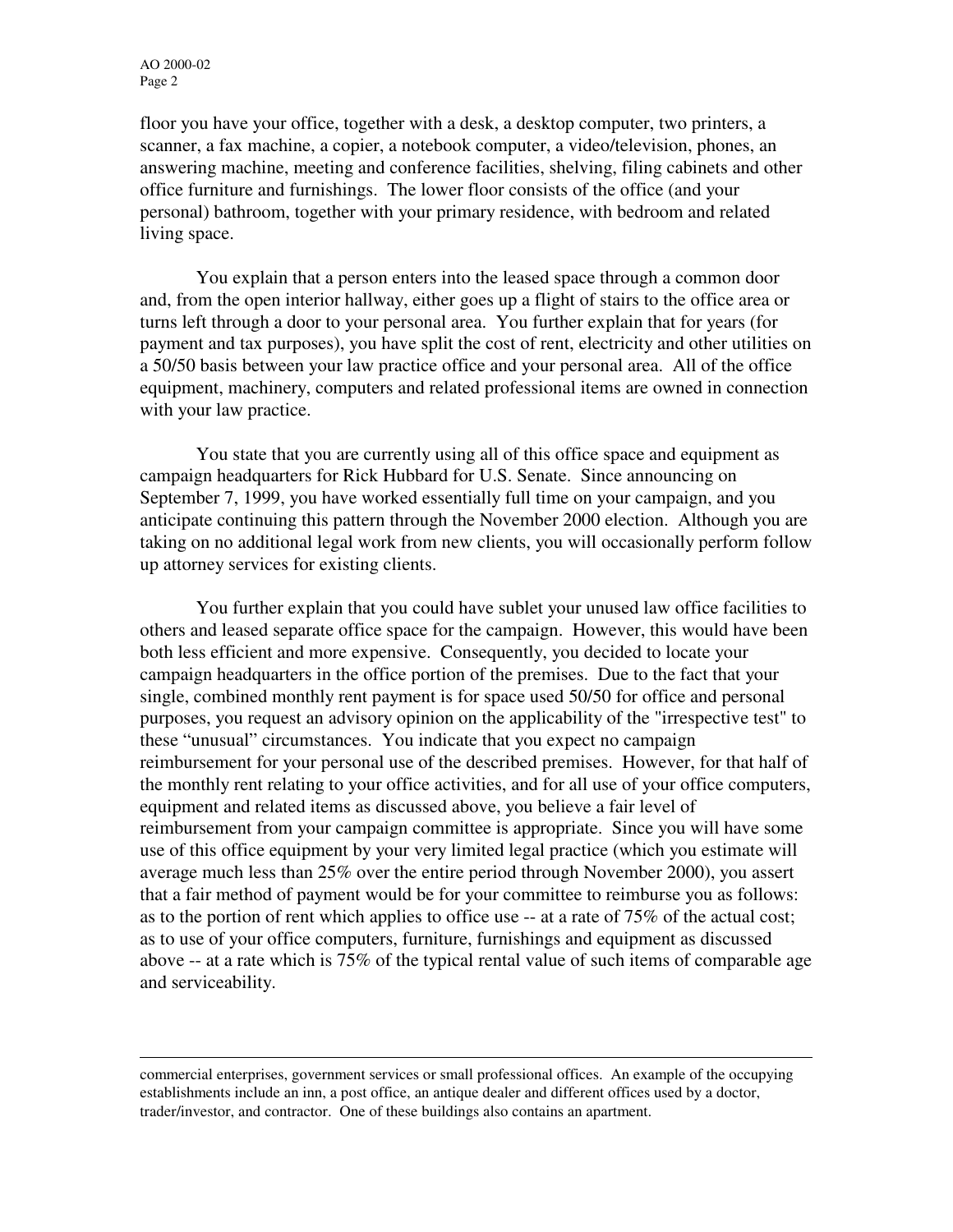## **ACT AND COMMISSION REGULATIONS**

The Commission has previously stated that, under the Act and Commission regulations, a candidate and the candidate's campaign committee have wide discretion in making expenditures to influence the candidate's election. The Act provides, however, that the candidate and the campaign committee may not convert excess campaign funds to the personal use of the candidate or any other person. 2 U.S.C. §439a; 11 CFR 113.2(d); Advisory Opinions 1995-8, 1994-22, 1994-8, and 1991-1.

 The Commission regulations define what would constitute personal use of campaign funds. In general, "personal use" means "any use of funds in a campaign account of a present or former candidate to fulfill a commitment, obligation or expense of any person that would exist irrespective of the candidate's campaign or duties as a Federal officeholder." 11 CFR 113.1(g). The regulations specifically address payments by a committee for rental of a candidate's property, and they provide that personal use includes:

- (E) Mortgage, rent or utility payments—
- *(1)* For any part of any personal residence of the candidate or a member of the candidate's family; or

*(2)* For real or personal property that is owned by the candidate or a member of the candidate's family and used for campaign purposes, to the extent the payments exceed the fair market value of the property usage. 11 CFR  $113.1(g)(1)(i)(E)/1$  and *(2)*. The effective date of the regulations was April 5, 1995. See 60 *Fed. Reg*. 17193 (April 5, 1995).

## **APPLICATION TO PROPOSAL**

The Commission's Explanation and Justification of these regulations explains the proper application of these definitions as they relate to campaign use of candidate-owned property. It states that, in the past, the Commission has generally permitted campaigns to rent property owned by a candidate or a family member for campaign use, so long as the campaign paid no more than the usual and normal rental. The rule at paragraph  $(g)(1)(i)(E)$  provides, however, that the use of campaign funds to rent all or part of a personal residence of the candidate or a family member is personal use, even if part of the personal residence is being used in the campaign. On the other hand, the cited paragraph permits the use of campaign funds for the rental of property owned by the candidate (but not occupied as a residence) or a family member, where the property is rented for campaign purposes and is not part of a personal residence of either the candidate or a family member. A campaign committee may therefore rent, for campaign use, part of an office building owned by the candidate so long as it pays no more than the fair market value. Commission Regulations on Personal Use of Campaign Funds, Explanation and Justification, 60 *Fed. Reg*. 7862, 7865 (February 9, 1995); see also Advisory Opinion 1995-8.